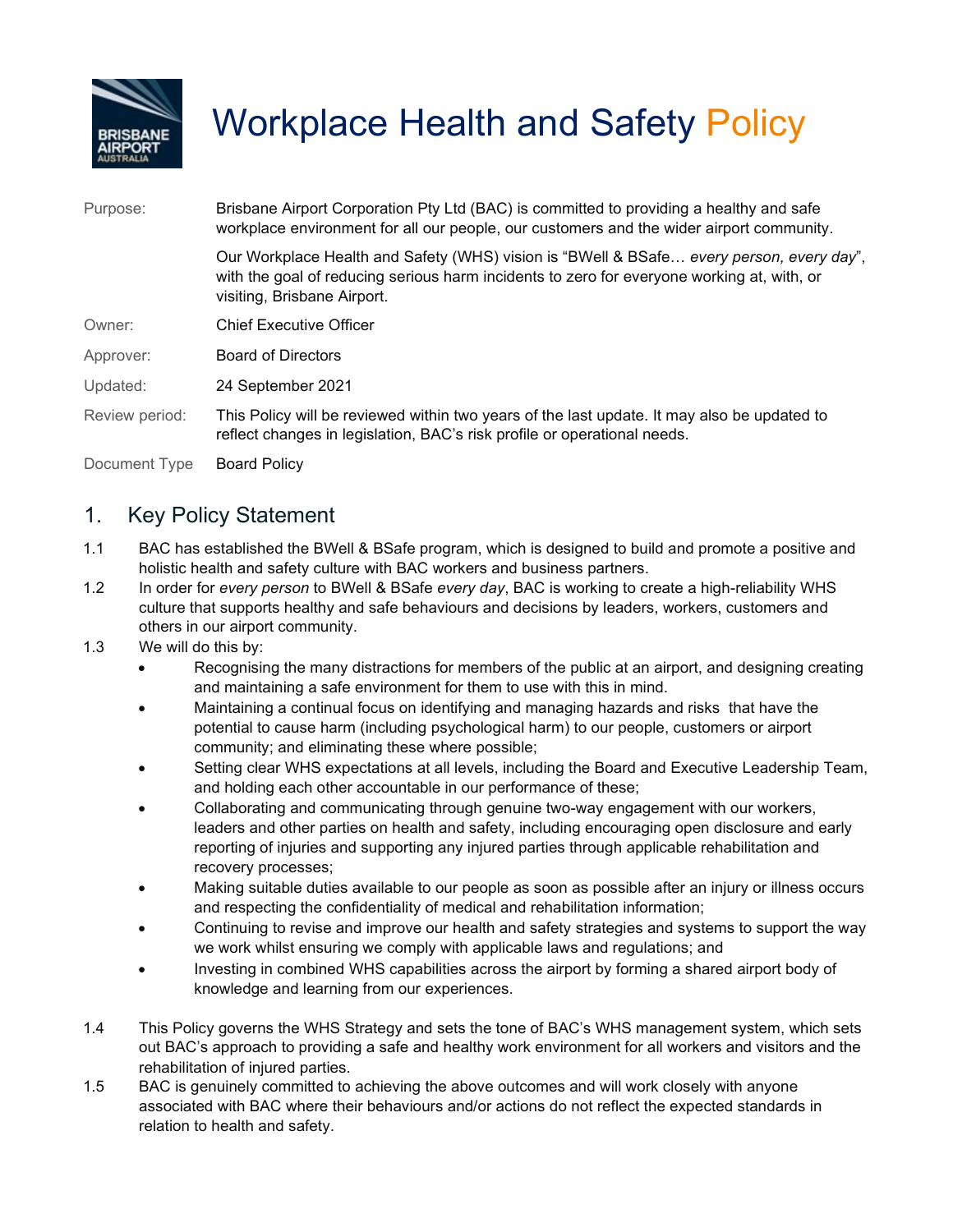## 2. Responsibilities Matrix

|                                                                                                                                                                                                                                                                                                                                                                  | Accountable party/ies                     |                           |                                       |                           |                           |              |
|------------------------------------------------------------------------------------------------------------------------------------------------------------------------------------------------------------------------------------------------------------------------------------------------------------------------------------------------------------------|-------------------------------------------|---------------------------|---------------------------------------|---------------------------|---------------------------|--------------|
| Responsibility                                                                                                                                                                                                                                                                                                                                                   | <b>BAC</b><br>Personnel<br>and<br>Workers | People<br>Managers        | <b>Business</b><br>Leadership<br>Team | Head<br>of<br><b>HSE</b>  | <b>CEO</b>                | <b>Board</b> |
| Exercise care (for self and others) in the<br>performance of all work activities; consistently<br>applying WHS processes, identifying and<br>reporting hazards, participating in training, risk<br>assessments and investigations and actively<br>contributing to the continual improvement of<br>these by providing feedback and suggestions to<br>management.  | X                                         | X                         | X                                     | $\mathsf{X}$              | X                         | X            |
| Demonstrate collective and personal<br>commitment to BAC's WHS vision through<br>visible leadership behaviours and active<br>participation in WHS events                                                                                                                                                                                                         | X                                         | $\boldsymbol{\mathsf{X}}$ | $\boldsymbol{\mathsf{X}}$             | X                         | $\boldsymbol{\mathsf{X}}$ | X            |
| Ensure that workers are aware of, understand<br>and effectively implement BAC's WHSMS,<br>including recognising good practice, addressing<br>poor WHS performance as well as liaising with<br>the WHS team in relation to continual<br>improvement of WHS processes at BAC                                                                                       | $\mathsf{X}$                              | $\boldsymbol{\mathsf{X}}$ | $\mathsf{X}$                          | $\boldsymbol{\mathsf{X}}$ |                           |              |
| Communicate and consult with workers and<br>others in relation to the Board and Leadership<br>Team's WHS commitments and expectations on<br>WHS and sharing information and learnings<br>arising from BAC experience                                                                                                                                             |                                           | X                         | $\overline{\mathsf{X}}$               | $\boldsymbol{\mathsf{X}}$ | $\boldsymbol{\mathsf{X}}$ |              |
| Support the Board of Directors, CEO, ELT, BLT,<br>people managers and workers in meeting their<br>responsibilities through the development of<br>WHS management systems, frameworks and<br>strategies that are appropriate to BAC's<br>business activities as well as the timely and<br>accurate reporting of performance against WHS<br>commitments and metrics |                                           |                           |                                       | $\mathsf{X}$              |                           |              |
| Hold management responsible for the WHS<br>performance of BAC's business activities                                                                                                                                                                                                                                                                              |                                           |                           | X                                     | X                         | X                         |              |
| Oversee the implementation of the WHS<br>management system, exercising due diligence in<br>review of performance reports and audits                                                                                                                                                                                                                              |                                           |                           | X                                     | X                         | X                         | X.           |
| Hold the BLT collectively responsible for the<br>WHS performance of BAC                                                                                                                                                                                                                                                                                          |                                           |                           |                                       | $\mathsf{X}$              | $\boldsymbol{X}$          |              |
| Approve and review the WHS framework and<br>management system                                                                                                                                                                                                                                                                                                    |                                           |                           |                                       |                           | X                         |              |
| Oversee the implementation of the WHS<br>strategy, exercising due diligence in governance<br>of WHS at BAC                                                                                                                                                                                                                                                       |                                           |                           |                                       |                           | $\boldsymbol{\mathsf{X}}$ | X.           |
| Hold the CEO accountable for the WHS<br>performance of BAC                                                                                                                                                                                                                                                                                                       |                                           |                           |                                       |                           |                           | X            |
| Approve and review this Policy and BAC's WHS<br>Strategy                                                                                                                                                                                                                                                                                                         |                                           |                           |                                       |                           |                           | X            |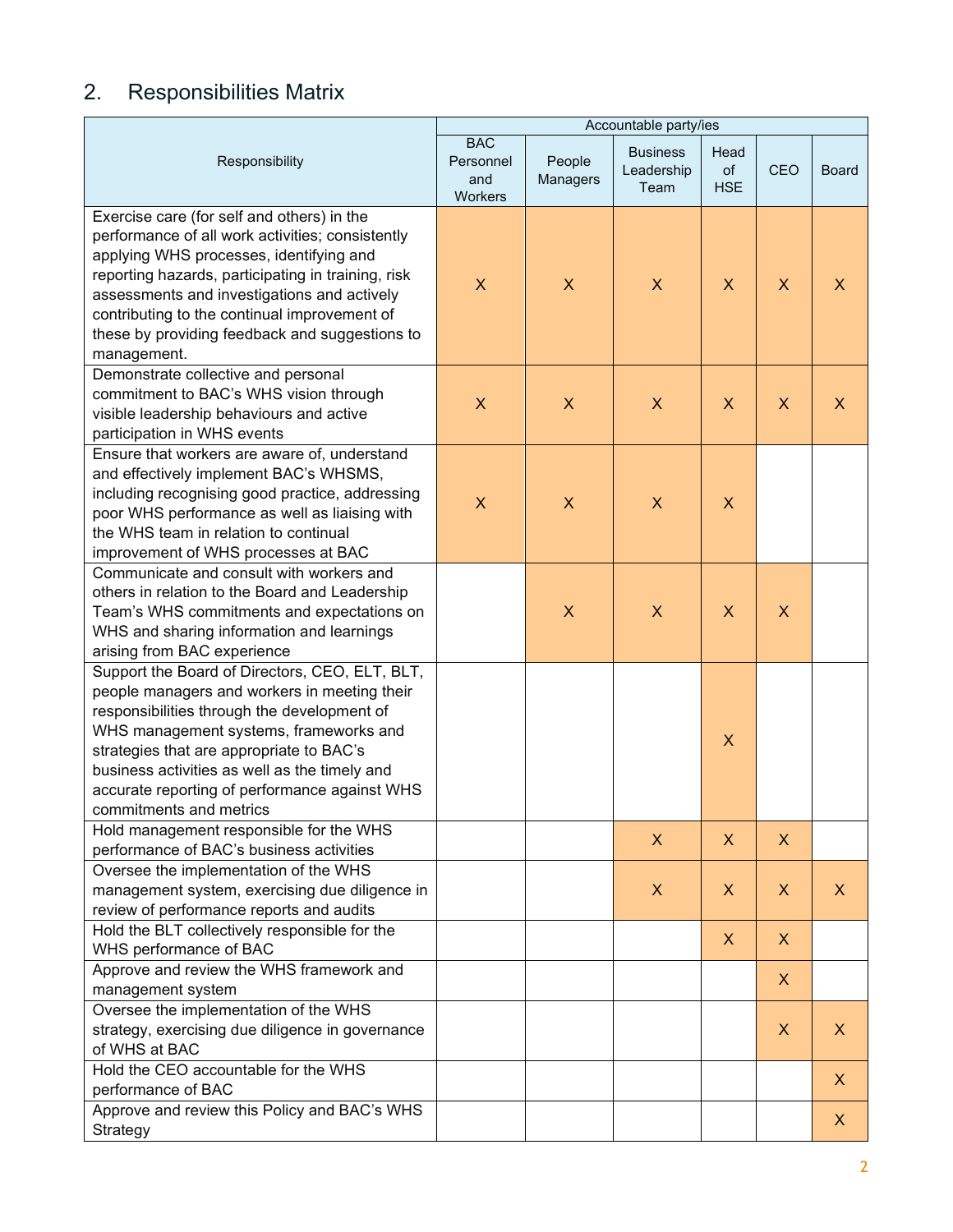#### 3. Definitions

**BAC** means Brisbane Airport Corporation Pty Ltd.

**BAC Employees** means an individual employed by BAC and paid via the BAC payroll system but excluding the Board of Directors.

**BAC Personnel** means any person working for BAC in any capacity including BAC Employees, contractors, consultants, work experience students and volunteers.

**Board of Directors** means the members of BAC's Board.

**Business Leadership Team** means any individual identified as a member of BAC's Business Leadership Team (including individuals acting in a role) or other individuals as deemed by the Executive Leadership Team or CEO for the purposes of this Policy.

**Executive Leadership Team** means any individual identified as a member of BAC's Executive Leadership Team (including individuals acting in a role) or other individuals as deemed by the Chief Executive Officer for the purposes of this Policy.

**People Manager** means any individual with BAC Personnel, Employees or Workers reporting to them in BAC's organisational chart.

**WHS** means Workplace Health and Safety and is the discipline concerned with protecting the health and safety of individuals in a workplace from exposure to hazards and risks resulting from work activities, as well as coordination of rehabilitation services for injured employees.

**Worker** is as defined in the *Work Health and Safety Act 2011* (Qld) s7(1), namely:

"A person is a worker if the person carries out work in any capacity for a person conducting a business or undertaking, including work as-

- a. an employee; or
- b. a contractor or subcontractor; or
- c. an employee of a contractor or subcontractor; or
- d. an employee of a labour hire company who has been assigned to work in the person's business or undertaking; or
- e. an outworker; or
- f. an apprentice or trainee; or
- g. a student gaining work experience; or
- h. a volunteer; or
- i. a person of a prescribed class."

## 4. Supporting documents

| <b>Procedures</b>    | <b>Standards</b> | <b>Guidelines</b> | <b>Relevant Policies</b> |
|----------------------|------------------|-------------------|--------------------------|
| Workplace Health and |                  |                   |                          |
| Safety Management    |                  |                   |                          |
| System               |                  |                   |                          |